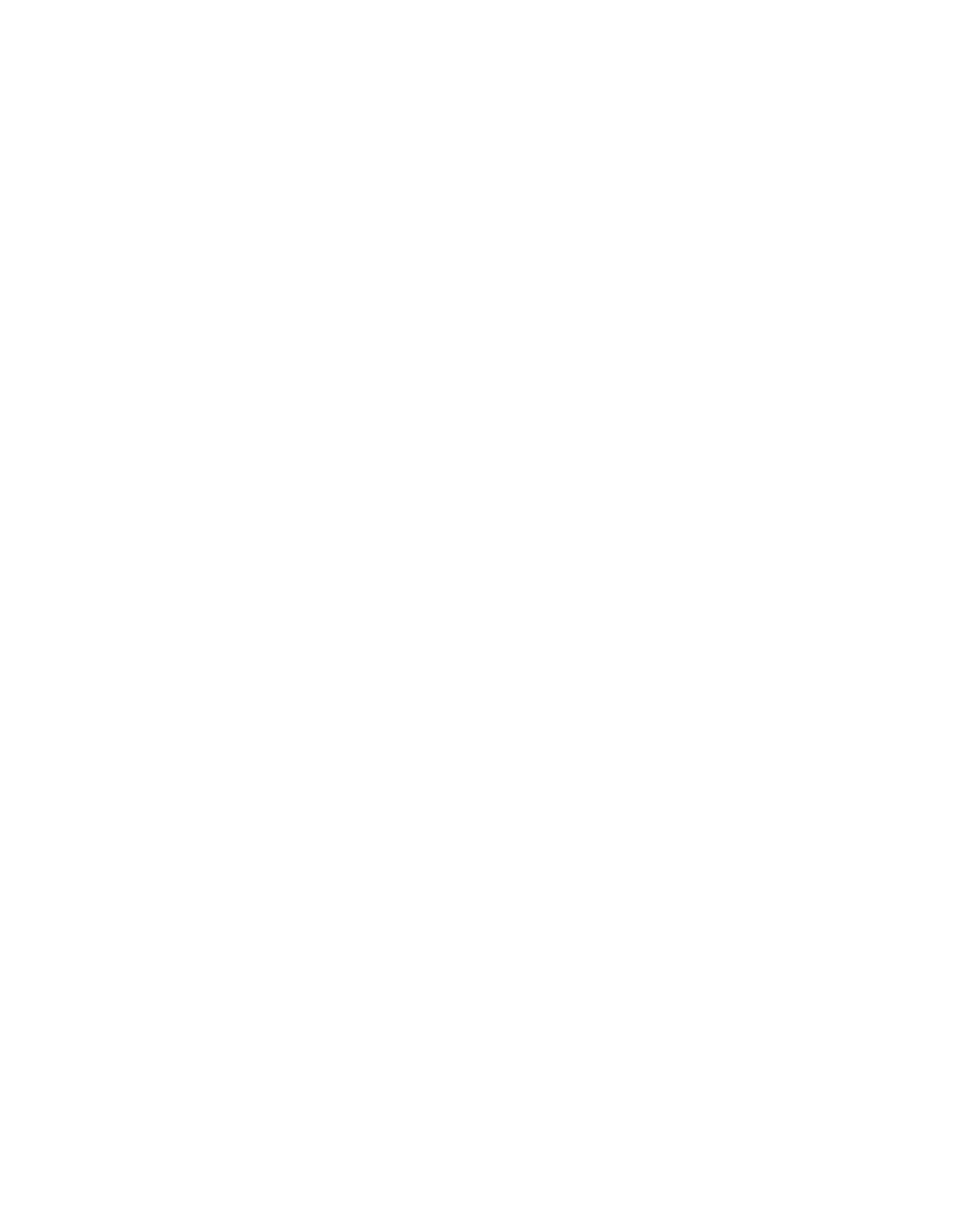# Pose Estimation of a Camera using Newton Optimization on the Manifold

Michel Sarkis\*, Alexander Schwing and Klaus Diepold

Institute for Data Processing, Technische Universität München, Arcisstr. 21, 80290 Munich, Germany Emails: [michel,kldi]@tum.de,alexander.schwing@mytum.de

Abstract. Bundle adjustment is a minimization method frequently used to refine the structure and motion parameters of a moving camera. In this work, we present a Newton-based approach to enhance the accuracy of the estimated motion parameters in the bundle adjustment framework. The key issue is to parameterize the motion variables of a camera on the manifold of the Euclidean motion by using the underlying Lie group structure of the motion representation. We then reformulate the bundle adjustment cost function and derive the gradient and the Hessian formulation on the manifold to minimize the cost function in such a manner that the minimum is the desired estimate of the motion. This results in a more compact derivation of the Hessian which allows us to use its complete form in the minimization process. Compared to the Levenberg-Marquardt scheme, the proposed algorithm is shown to provide more accurate results while having a comparable complexity although the latter uses an approximate form of the Hessian. The experimental results we performed on simulated and real image sets are evidence that demonstrate our claims.

# 1 Introduction

Extracting the motion parameters of a moving camera is a significant aim in computer vision and robotics. Based on some features in a sequence of images, it is possible to obtain the initial estimates of the 3D structure of a scene along with the corresponding camera positions. Then, bundle adjustment (BA) is applied to refine those estimates. Examples of algorithms employing BA are reflected in  $[1-5]$  while in  $[6]$  an excellent survey on the different methodologies to implement this scheme is presented. The core of BA is to minimize the pixel reprojection error of the 3D points so that both the structure and the motion are corrected simultaneously. The error is expressed as the sum of the squared distances between some computed image points obtained via robust feature detectors and the estimated image points from the reprojections of the 3D points. BA is usually implemented using the Levenberg-Marquardt (LM) algorithm, which is an optimization scheme that leads to the least-squares solution of the problem in a nonlinear sense [7, 8]. LM has the properties of both the steepest descent and the Gauss-Newton iterative techniques. Similarly to steepest descent, LM converges slowly to the

<sup>?</sup> This research is sponsored by the German Research Foundation (DFG) as a part of the SFB 453 project, High-Fidelity Telepresence and Teleaction.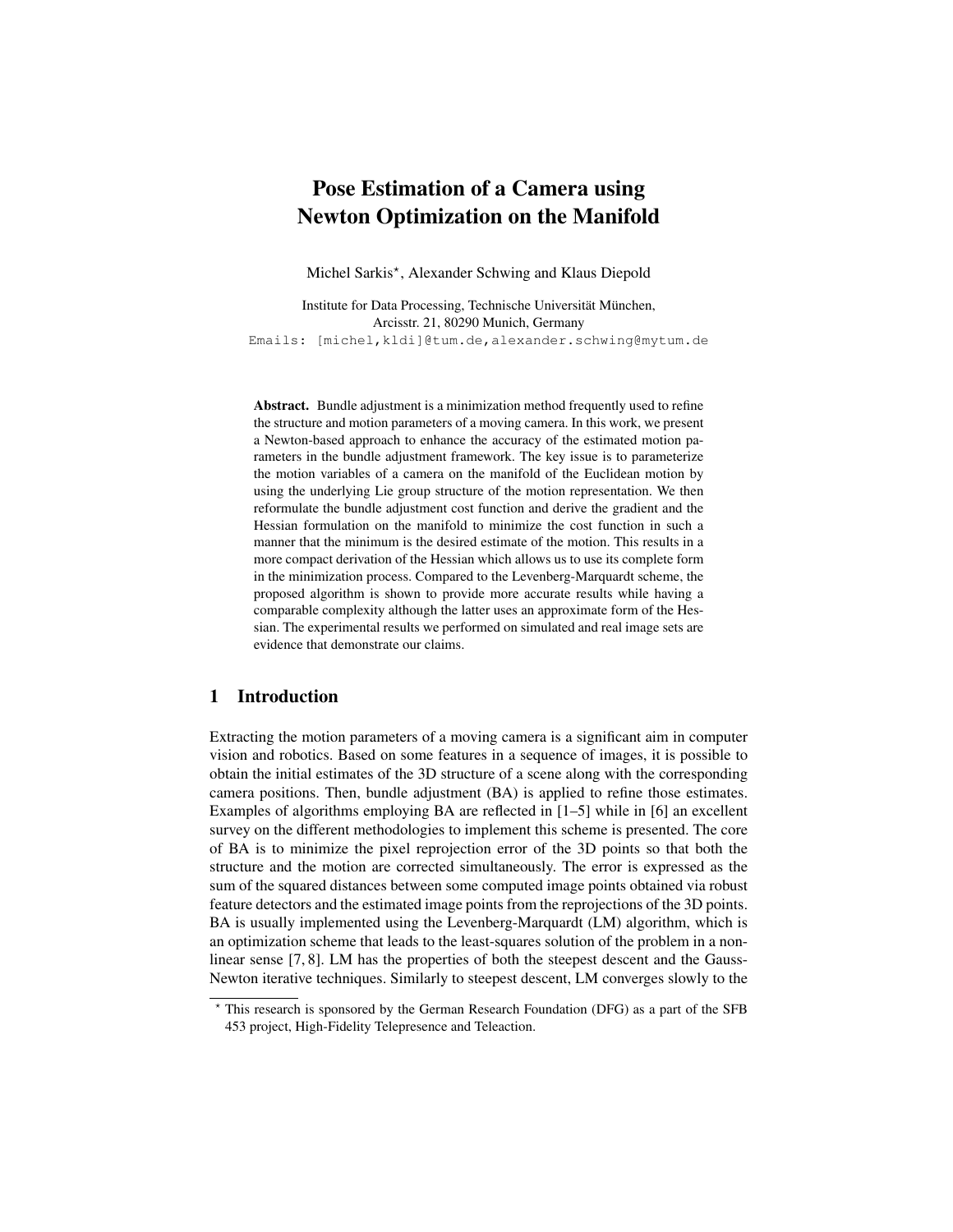solution if the initial estimate is far away from the real solution while it converges fast like Gauss-Newton methods when the initial estimate is close to the real solution.

In order to apply LM, the variables have to be parameterized in such a way that the minimization algorithm can avoid the local minima. The points of the structure are usually described using their 3D coordinates since they reflect the overall degrees of freedom (DOF) of the entity. The translation vector is done in the same way since it consists of 3 entries that represents its 3 DOF. The rotation is described by a  $3\times3$  matrix consisting in a total of 9 entries although it has only 3 DOF. Parameterizing the 3D rotation using the 3 Euler angles is not a good idea in practice since it results in numerical instabilities due to the singularities and the uneven regions that the angles cover. A rotation can be expressed using unit quaternions or using local perturbations of an existing rotation. However, each of these parameterizations has its own drawback. The unit quaternion has to be constrained so that the vector has a unit norm while the update step of the rotation using local perturbations does not result exactly in a rotation matrix [6, 1]. Apart from the parameterization, LM uses in its minimization an approximate formula of the Hessian because the second order derivatives are dropped out in the formulation of the algorithm [7, 8]. It is usually applied in structure from motion problems with the hope that the initial estimates of structure and pose are accurate enough so that the overall system can converge to a global solution. This fact might create instability problems if this is not the case. This can be justified from the fact that BA is a large scale minimization problem. By ignoring the second order terms in the Hessian makes the optimization more susceptible to being stuck in local minima since the minimizer is much small for the terms to be minimized [9], i.e. the reprojection errors.

In this work, we first recall that the motion estimate of the camera in BA can be estimated more accurately by deriving the complete Hessian formulation in a Newton minimization scheme than by just taking its approximation as usually done in LM. We therefore derive a Newton scheme in the vector space with the goal to refine the motion of the camera. Tested on real and simulated data sets, the algorithm is shown to result in a noticeable improvement in the motion estimate when compared to LM. This is due to the complete computation of the Hessian at the cost of an increase in the complexity. We then argue that parameterizing the motion of the camera on the six dimensional manifold of the rigid motion is more favorable than using the current parameterization schemes. To justify that, we formulate a projective Newton-type optimization technique which exploits such parameterization to minimize the BA cost function on the manifold. The proposed scheme is shown also to have a better performance than LM in terms of accuracy of the estimated motion. The advantage in the optimization on a manifold is that the gradient and Hessian computations are easier to derive than in the vector space since they boil down to matrix multiplications [10]. This makes the complexity of the latter considerably less than that of the Newton algorithm in the vector space and comparable to that of LM.

The rest of this work is divided as follows. Section 2 presents a brief overview on BA along with a callback on Newton minimization schemes. Section 3 derives the proposed algorithm. Section 4 evaluates the performance of the technique. In the end, we conclude the paper with some discussions in Section 5.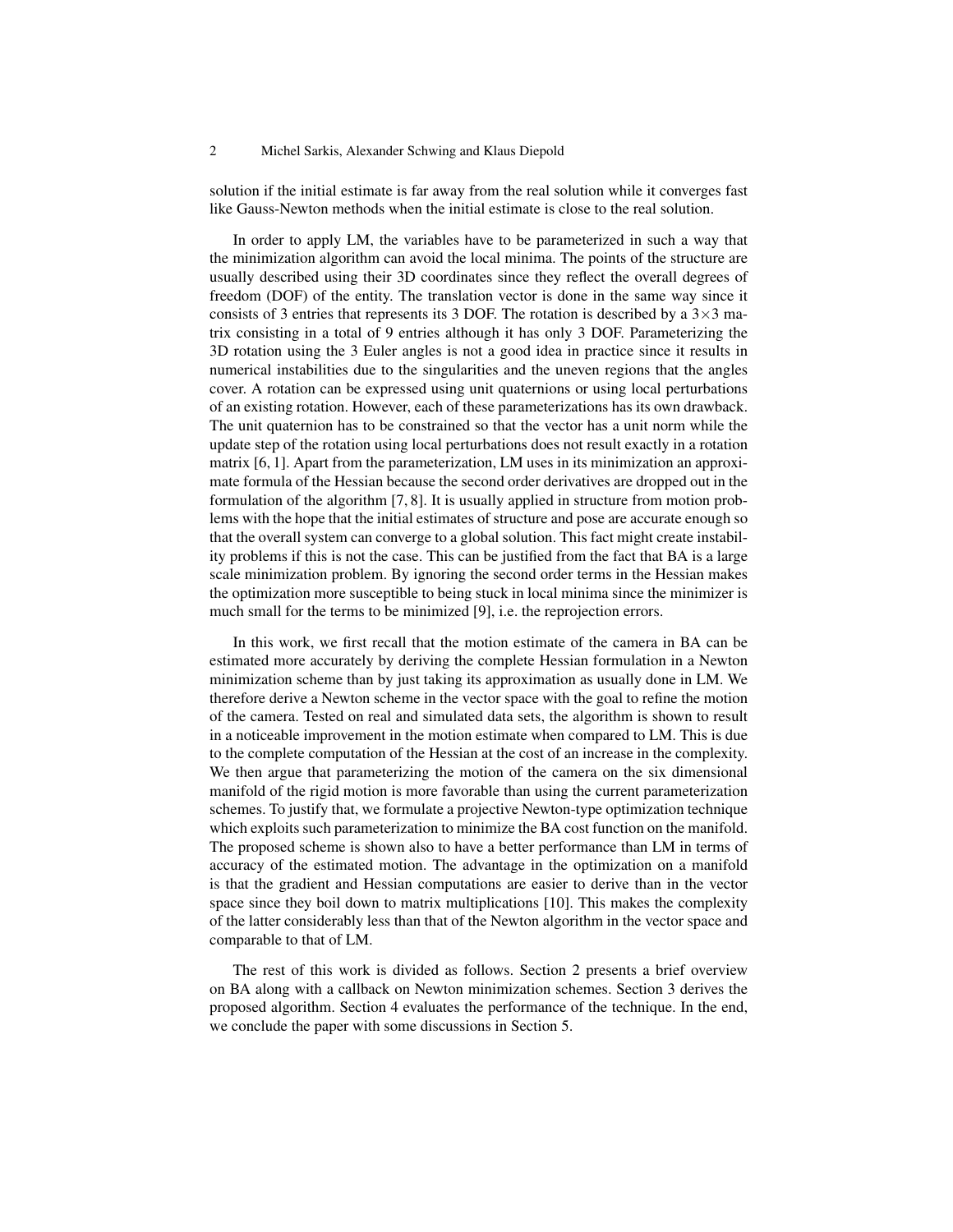# 2 Related Work

Bundle adjustment is to jointly adjust some noisy estimates of the 3D structure along with the motion of the cameras in order to satisfy all the equations of the camera perspective projection with the least possible error. Given are  $L$  camera views and  $N$  reconstructed points, the cost function  $f$  to be minimized is given by

$$
f = \sum_{i=1}^{L} \sum_{j=1}^{N} d\left(\mathbf{x}_j^i, \mathbf{R}_i \mathbf{X}_j + \mathbf{t}_i\right)^2, \tag{1}
$$

where  $x_j^i$  are the homogeneous coordinates of the 2D measured points in the  $i^{th}$  image (camera),  $\mathbf{R}_i$  is a 3  $\times$  3 rotation matrix representing the orientation of the  $i^{th}$  camera in the world coordinate system,  $t_i$  is the translation vector of the corresponding camera between the origin of the world and that of the camera,  $X_i$  are the homogeneous coordinates of the  $j<sup>th</sup>$  point in the 3D structure and d is the geometrical distance measure between a reprojected point  $\hat{\mathbf{x}}_j^i = \mathbf{R}_i \mathbf{X}_j + \mathbf{t}_i$  and the corresponding measured point  $\mathbf{x}_j^i$ . The measure d can be any scale invariant distance such as the Mahalanobis, the L2 norm or the cosine distances.

Assuming that the camera is calibrated, the cost function  $f$  has to be minimized over every  $\mathbf{R}_i$  and  $\mathbf{t}_i$  and  $\mathbf{X}_j$ . To parameterize the translation vector and the points of the structure, i.e.  $X_j$ , it is sufficient to take the 3 entries of each as the variables. To parameterize the rotation, it is necessary to find a minimal parametrization which reflects its 3 DOF. A rotational transformation in  $\mathbb{R}^3$  is represented by the elements of the special orthogonal group  $SO_3$ . Its associated Lie algebra so<sub>3</sub> is the set of  $3\times 3$  skewsymmetric matrices which are considered as the tangent space of  $SO<sub>3</sub>$  at the identity. The isomorphism  $\Omega$  that allows to identify so<sub>3</sub> with  $\mathbb{R}^3$  is defined as

$$
\boldsymbol{\Omega}\left(\omega^{i}\right): \mathbb{R}^{3} \longrightarrow \mathbf{so}_{3}, \begin{bmatrix} \omega_{1}^{i} \\ \omega_{2}^{i} \\ \omega_{3}^{i} \end{bmatrix}_{\times} = \begin{bmatrix} 0 & -\omega_{3}^{i} & \omega_{2}^{i} \\ \omega_{3}^{i} & 0 & -\omega_{1}^{i} \\ -\omega_{2}^{i} & \omega_{1}^{i} & 0 \end{bmatrix}.
$$
 (2)

To connect the Lie algebra to the Lie group, the exponential map is usually used. The rotation matrix  $\mathbf{R}_i$  can thus be expressed in the form  $\mathbf{R}_i = \text{expm} \left( \mathbf{\Omega} \left( \omega^i \right) \right)$ . It can be written using the Taylor series expansion of the exponential function as

$$
\mathbf{R}_{i} = \text{expm}\left(\mathbf{\Omega}\left(\omega^{i}\right)\right) = \mathbf{I} + \mathbf{\Omega}\left(\omega^{i}\right) \cdot \frac{\text{sin}\left(\|\omega^{i}\|\right)}{\|\omega^{i}\|} + \mathbf{\Omega}^{2}\left(\omega^{i}\right) \cdot \frac{1 - \cos\left(\|\omega^{i}\|\right)}{\|\omega^{i}\|^{2}}.\tag{3}
$$

The term to the right is known as the Rodrigues formula of the rotation matrix. If the magnitude of the vector  $\omega^i$  is small, it can be approximated with  $\mathbf{I} + \mathbf{\Omega} (\omega^i)$  which is nothing but the local perturbation around  $\mathbf{R}_i$  [6]. Assuming that the magnitude of  $\omega^i$  is small is not always accurate especially if the initial estimate of the motion is contains high amount of noise. In our implementations of LM and the vector space Newton, we will be applying the whole term in order to have an accurate parametrization of the 3D rotation. Another reason for this choice is that the Manifold based optimization algorithm results in the accurate rotation matrix. Thus, taking the whole term makes the comparison among the techniques fair.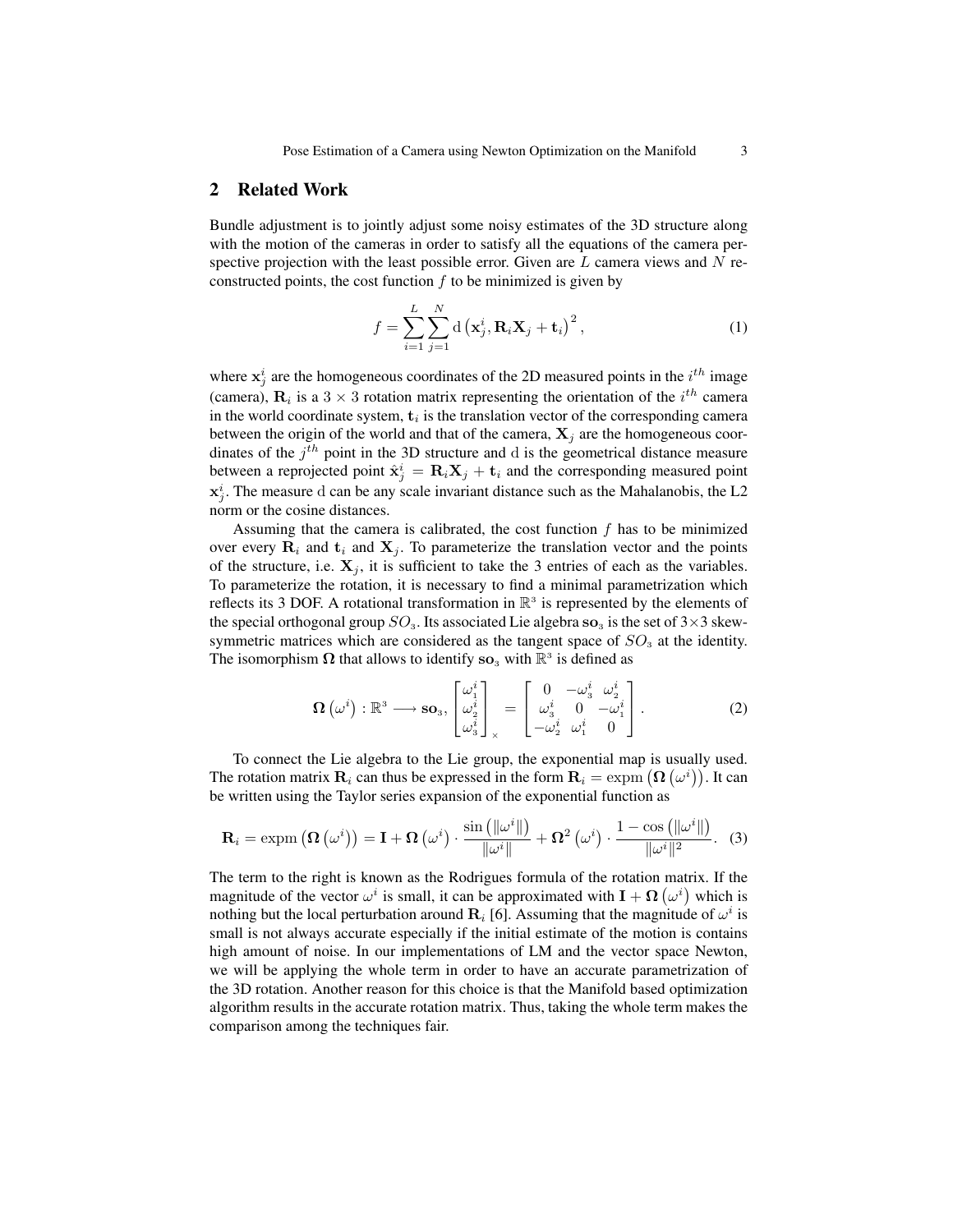Note that the main contribution in this work is mainly emphasized by the parameterization the motion variables and developing a projective Newton scheme to fulfill this task. The structure parameterization is left intact as usually done in the literature, see. [6, 1] for example. For simplicity, we will assume throughout this work that the structure is constant; therefore, it will be ignored in the presented derivations unless otherwise specified. With this assumption, the problem in hand turns equivalent to estimating the relative poses of a moving camera. In this direction, one can find several linear and non-linear algorithms that can accomplish this task as the techniques that are presented in [11–14]. The goal of this work, however, is to enhance the accuracy of a Newton minimization scheme without significantly increasing the accompanying computational complexity. For this reason, we will be stating next a brief overview about the Levenberg-Marquardt technique and illustrate its differences from a generalized Newton algorithm.

## 2.1 Levenberg-Marquardt Algorithm

We will be noting by  $a_i = \begin{bmatrix} \omega^{iT} & \mathbf{t}_i^T \end{bmatrix}^T \in \mathbb{R}^6$  as the vector that represents the 6 parameters of each camera and p as the vector that holds the parameters of all the cameras, i.e.  $\mathbf{p} = \left[\mathbf{a}_1^{\mathrm{T}}, \ldots, \mathbf{a}_L^{\mathrm{T}}\right]^{\mathrm{T}} \in \mathbb{R}^{6L}$ . In order to apply LM, f needs to be formulated in the form  $f = \mathbf{g}^T \mathbf{g}$  where  $\mathbf{g} = [g_{1,1}, \dots, g_{N,1}, \dots, g_{N,L}]^T \in \mathbb{R}^{N \cdot L}$  and  $g_{j,i} = d(\mathbf{x}_j^i, \mathbf{R}_i \mathbf{X}_j + \mathbf{t}_i)$ . LM tries to find the solution vector  $\tilde{\mathbf{p}}$  that minimizes Equation (1) iteratively. The undete step at the *k*<sup>th</sup> iteration can be expressed as tion (1) iteratively. The update step at the  $k<sup>th</sup>$  iteration can be expressed as

$$
\mathbf{p}^{(k+1)} = \mathbf{p}^{(k)} - \left(\mathbf{J}_{\mathbf{g}}^{\mathrm{T}} \cdot \mathbf{J}_{\mathbf{g}} + \mu \cdot \mathbf{I}\right)^{-1} \mathbf{J}_{\mathbf{g}}^{\mathrm{T}} \cdot \mathbf{g}.
$$
 (4)

 $I \in \mathbb{R}^{6L \times 6L}$  is the identity matrix,  $\mu$  is the damping term that controls the step size of the iteration and  $J_g$  is the Jacobian matrix which is computed by taking the first order derivatives of  $g$  with respect to every  $a_i$ 

$$
\mathbf{J}_{\mathbf{g}} = \begin{bmatrix} \frac{\partial g_{1,1}}{\partial \mathbf{a}_1^{\mathrm{T}}} & \cdots & \frac{\partial g_{1,1}}{\partial \mathbf{a}_L^{\mathrm{T}}} \\ \vdots & & \vdots \\ \frac{\partial g_{N,L}}{\partial \mathbf{a}_1^{\mathrm{T}}} & \cdots & \frac{\partial g_{N,L}}{\partial \mathbf{a}_L^{\mathrm{T}}} \end{bmatrix} \in \mathbb{R}^{N \cdot L \times 6L}.
$$
 (5)

The term  $J_g^T \cdot J_g$  is the approximation of the Hessian matrix used in the Gauss-Newton algorithm. Hence,  $\mu \cdot I_6$  can be thought of as a regularization term for the Hessian in case if it is close to singularity. Due to this term, LM has the properties of both the steepest descent and the Gauss-Newton iterative techniques. Similarly to steepest descent, LM converges slowly to the solution if the initial estimate is far away from the global solution while it converges fast like Gauss-Newton methods when the initial estimate is close. When solving for Equation (4), LM can be tremendously accelerated when the sparsity of the Hessian is taken into account. A thorough analysis of the scheme is found in [7, 8, 6, 15, 1].

## 2.2 Newton Algorithm in the Vector Space

The aim of a Newton-type algorithm is to find the extrenum of a given cost function in an iterative scheme. In our case, the update step used to minimize Equation (1) has the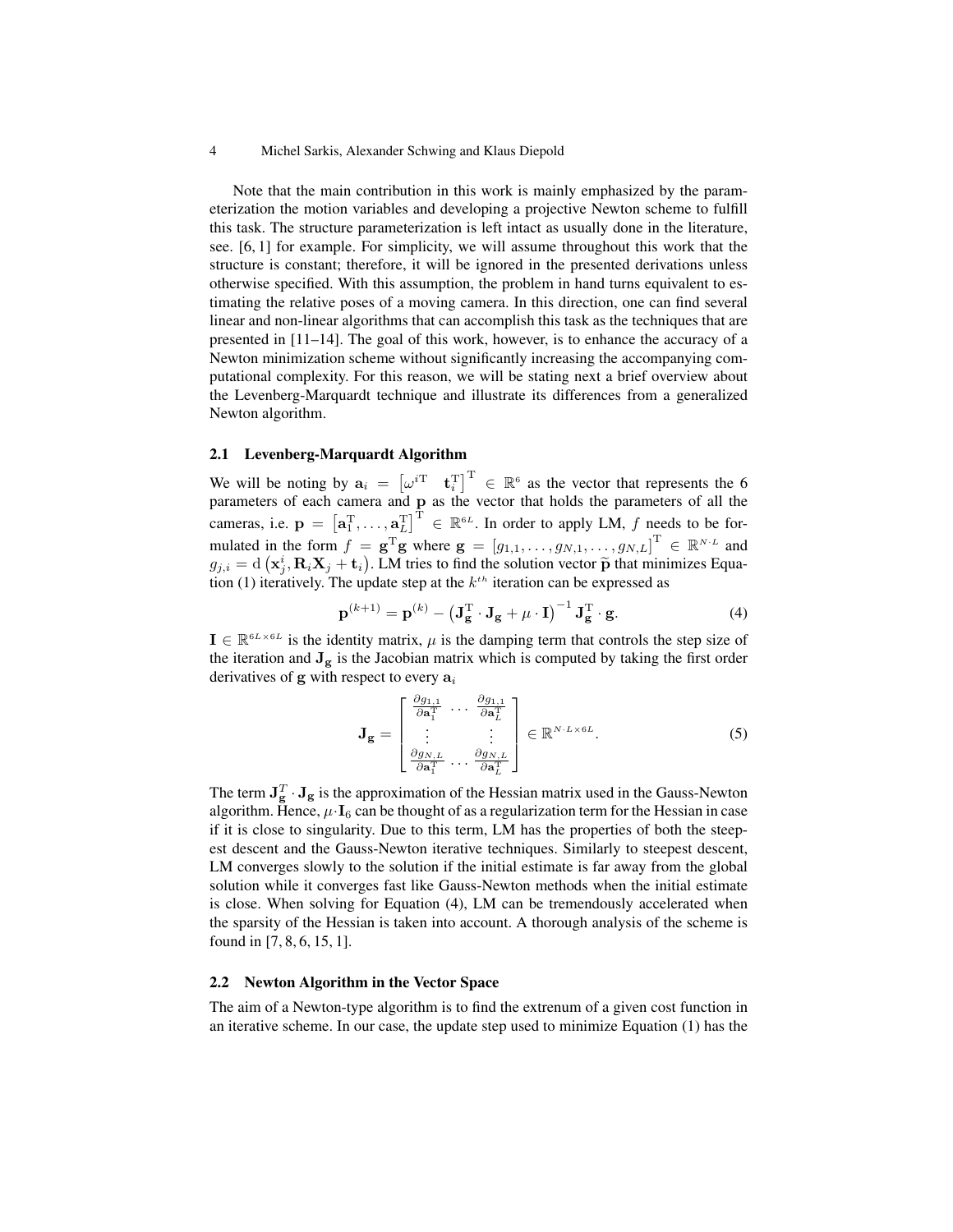following form

$$
\mathbf{p}^{(k+1)} = \mathbf{p}^{(k)} - \mathbf{H}_f^{-1} \cdot \nabla f,\tag{6}
$$

where k is the iteration number as before,  $\nabla f = 2\mathbf{J}_{\mathbf{g}}^{\mathrm{T}} \cdot \mathbf{g}$  is the gradient of the cost function f and  $H_f \in \mathbb{R}^{6 \cdot L \times 6 \cdot L}$  is the corresponding Hessian. The Hessian  $H_f$  is expressed by  $\lambda$ 

$$
\mathbf{H}_f = 2\mathbf{J}_{\mathbf{g}}^{\mathrm{T}} \cdot \mathbf{J}_{\mathbf{g}} + 2\sum_{i=1}^{L} \sum_{j=1}^{N} (g_{j,i} \cdot \mathbf{H}_{g_{j,i}}).
$$
 (7)

The matrix  $\mathbf{H}_{q_{i,i}}$  denotes the Hessian with respect to each term of g. It is given by

$$
\mathbf{H}_{g_{j,i}} = \begin{bmatrix} \frac{\partial}{\partial \mathbf{a}_1^{\mathrm{T}}} \frac{\partial g_{j,i}}{\partial \mathbf{a}_1} \cdots \frac{\partial}{\partial \mathbf{a}_L^{\mathrm{T}}} \frac{\partial g_{j,i}}{\partial \mathbf{a}_1} \\ \vdots \\ \frac{\partial}{\partial \mathbf{a}_1^{\mathrm{T}}} \frac{\partial g_{j,i}}{\partial \mathbf{a}_L} \cdots \frac{\partial}{\partial \mathbf{a}_L^{\mathrm{T}}} \frac{\partial g_{j,i}}{\partial \mathbf{a}_L} \end{bmatrix} \in \mathbb{R}^{6 \cdot L \times 6 \cdot L}.
$$
 (8)

By setting the second term of Equation (7) to zero, the approximated Hessian obtained, i.e.  $\hat{\mathbf{H}}_f = 2\mathbf{J}^{\mathrm{T}}_{\mathbf{g}} \cdot \mathbf{J}_{\mathbf{g}}$ , is what is used in a Gauss-Newton iterative technique. By adding the damping term  $\mu$  · I to  $\hat{\mathbf{H}}_f$  leads us to the approximate Hessian used in LM, see Equation (4). The complexity induced by the computation of  $\mathbf{H}_{g_{j,i}}$  is the reason that makes LM more favorable in BA. The optimization in hand is, however, a large-scale problem. Failing to take  $H_{g_{i,i}}$  into account in such a case makes the output diverges from the global solution especially if the initial estimate of the motion is noisy or far from the global solution [9]. This can be justified since the minimization without these terms will be more susceptible to be stuck in local minima. It is important to note that the sparsity of  $H_f$  can be explored as in LM to increase the speed of the computations by taking advantage of the zero patterns in the matrix. It is also possible to add a damping factor  $\mu \cdot I$  to  $H_f$  like in Equation (4) to regularize the Hessian if it is close to singularity or to vary the speed of convergence. A good description on how to perform such adjustments to the Hessian are found in [15].

# 3 The Proposed Projective Newton-Type Approach

Computation of the second order terms in a Newton algorithm, i.e. right addend in Equation (7), is not favorable due to the complexity arising from the computation of the Hessian. To get a glimpse of how the computational complexity rises, the number of floating point operations (FLOPS) required per camera per iteration are illustrated in Table 1. As can be noticed, including these terms makes the complexity required for the motion refinement rises to 5 times more when compared to that needed in LM. The aim of this section is, therefore, to propose an optimization method to enhance the accuracy of the motion estimate in BA without a significant increase in the complexity. To do that, a Newton minimization scheme on the *manifold* will be derived. A manifold is a topological space in which each point has a neighborhood that looks like the Euclidean space. Designing an optimization scheme on a manifold can be visualized as making the minimization iteratively walk on the surface of the curve described by the variables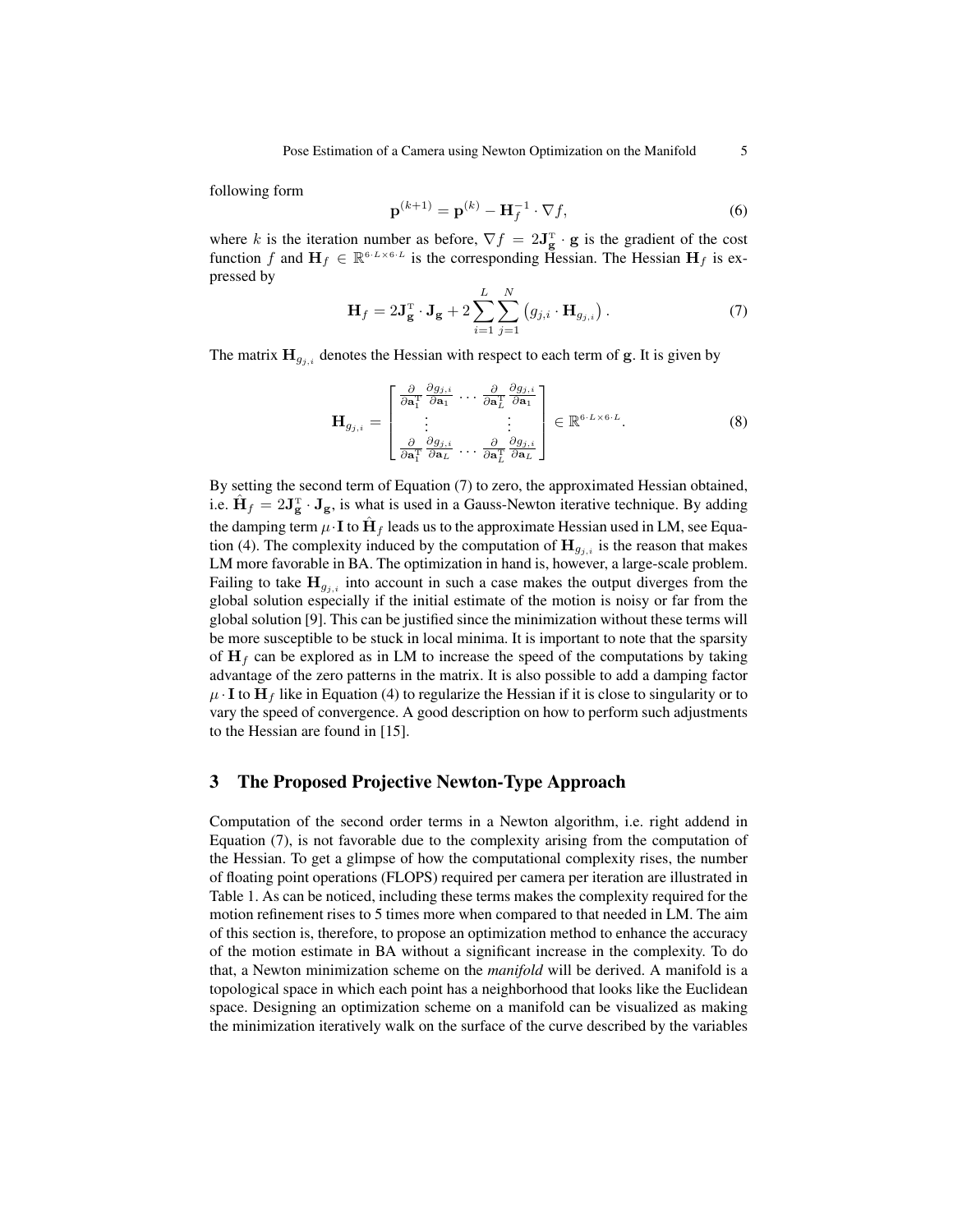

Fig. 1. Projective Newton-type algorithm on the manifold. A local parameterization maps the variables from  $\mathbb{R}^6$  to the manifold of the rigid motion. The minimization is then performed in two steps: The optimization direction and step size are computed on the tangent space to the manifold. The calculated values are then projected back on the manifold to update the motion.

until the minimum is achieved. In order to perform such operations, it is necessary that the manifold possesses a special structure. It has to be differentiable and smooth so that notions like distances and angles, necessary to determine the direction of optimization in a Newton scheme, can be defined. Examples are the *Riemannian* manifolds where each has the nice property of being equipped with a tangent space that allows the transitions from a point to another one to be smooth. An instance of a Riemannian manifold is the special orthogonal group  $SO_3$  that describes the 3× 3 rotations matrices, see Equation (2). The tangent space to this group is its associated Lie algebra  $so<sub>3</sub>$  which is related to the latter using the exponential map. To derive a Newton-type method, it is necessary to compute first and second order derivatives. An intrinsic Newton method, that is, a Newton method which is intrinsically defined on the Riemannian manifold without referring to any embedding vector space, requires the notion of a Riemannian gradient and a Riemannian Hessian. This idea often requires an overhead of differential geometric machinery. Here, a projected Newton-type method is formulated instead that exploits a local parameterization of the variables on the manifold. The direction and step size of the optimization are computed using the associated tangent space. The result is then projected back on the manifold to update the variables. The mechanism of such schemes is illustrated in Figure 1. To apply this approach, however, a suitable local parameterization of the rigid motion of the camera must be first determined. For good references that provide detailed discussions about Lie theory and differential geometry, see [16, 10, 17–19].

In the following, the derivations will be for simplicity made for one camera since the motion variables of each pose are independent from each other. The index  $i$  in Equation (1) that designates the camera number will thus be dropped. The extension of the algorithm to more than one camera is among its lines.

#### 3.1 Parametrization of the Rigid Motion

The rigid motion in  $\mathbb{R}^6$  is represented by the elements of the special Euclidean group  $SE_3$  which consists of all the 4×4 matrices  $\mathbf{M} \in SE_3$  of the form

$$
\mathbf{M} = \begin{bmatrix} \mathbf{R} \ \mathbf{t} \\ \mathbf{0} \ 1 \end{bmatrix},\tag{9}
$$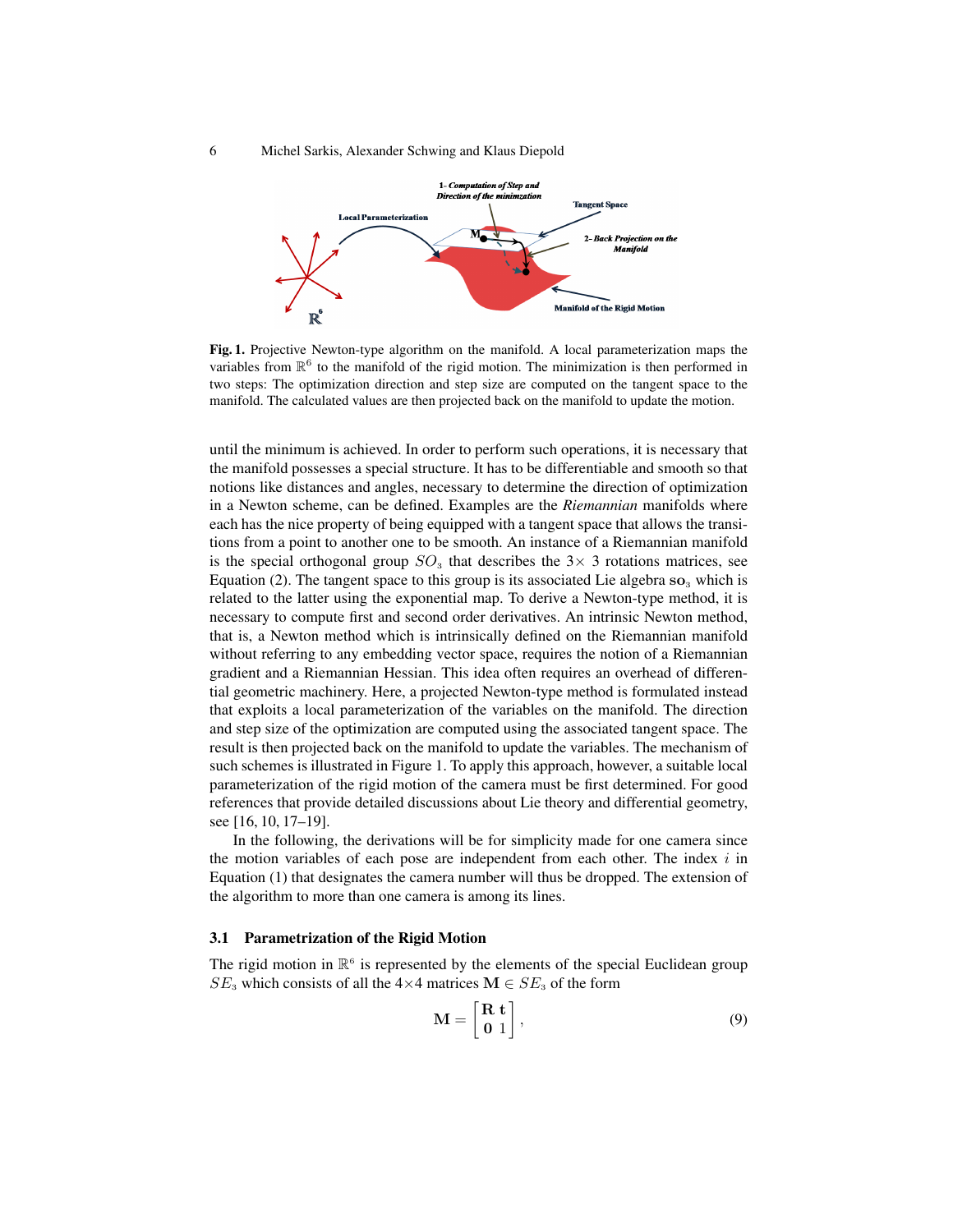where  $\mathbf{R} \in SO_3$  and  $\mathbf{t} \in \mathbb{R}^3$  are the rotation and the translation of the camera, respectively. The Lie algebra  $se_3$  associated to  $SE_3$  is the set of 4×4 matrices  $\mathbf{m} \in se_3$ 

$$
\mathbf{m} = \begin{bmatrix} \mathbf{\Omega}(\omega) & \mathbf{v} \\ \mathbf{0} & 0 \end{bmatrix},\tag{10}
$$

where  $\Omega(\omega) \in so_3$  is a skew symmetric-matrix as shown in Equation (2) and v is a vector in  $\mathbb{R}^3$ . The matrix m is related to M via the exponential map, i.e.  $M = \text{expm}(\mathbf{m})$ . Using the Taylor series expansion of the exponential, it can be easily shown that the translation can be written as

$$
\mathbf{t} = \left( \mathbf{I} + \frac{1 - \cos(\theta)}{\theta^2} \cdot \mathbf{\Omega}(\omega) + \frac{\theta - \sin(\theta)}{\theta^3} \cdot \mathbf{\Omega}(\omega)^2 \right) \cdot \mathbf{v} = \mathbf{\Theta} \cdot \mathbf{v}, \qquad (11)
$$

where  $\theta = \sqrt{\frac{1}{2} \text{trace}(\mathbf{\Omega}^T(\omega) \cdot \mathbf{\Omega}(\omega))}$ . The rotation **R** remains the same as was defined in Equation (3), i.e.  $\mathbf{R} = \exp m (\mathbf{\Omega}(\omega))$ . To design a Newton-type optimization scheme on a manifold, it is necessary to employ  $\omega$  and  $\bf{v}$  to parameterize the rotation and the translation, i.e.  $\mathbf{a} = \begin{bmatrix} \omega^T & \mathbf{v}^T \end{bmatrix}^T$ , respectively. We therefore propose the following smooth and local parametrization  $\phi$  of  $SE_3$  at the camera motion **M** to be

$$
\phi_{(\mathbf{M})}: \mathbb{R}^6 \to SE_3, \phi_{(\mathbf{M})}(\mathbf{a}) = \exp\left(\begin{bmatrix} \mathbf{\Omega}\left(\mathbf{S}_1 \mathbf{a}\right) \mathbf{S}_2 \mathbf{a} \\ \mathbf{0} & 0 \end{bmatrix}\right) \cdot \mathbf{M} = \exp\left(\mathbf{\Lambda}_{\phi}\right) \cdot \mathbf{M},\tag{12}
$$

where  $S_1 = [I \ 0] \in \mathbb{R}^{3 \times 6}$  and  $S_2 = [0 \ I] \in \mathbb{R}^{3 \times 6}$  select the appropriate variables.

#### 3.2 Minimization of the Cost Function

A projected Newton-type method computes a Newton step for the composition  $f \circ \phi$  of the cost function f with the local parametrization  $\phi$  and maps (projects) the update step back to the manifold using the parametrization again, see Figure 1. We slightly abuse the notation to write  $f \circ \phi_{(M)}$  to denote the mapping

$$
f \circ \phi_{(\mathbf{M})} : \mathbb{R}^6 \to \mathbb{R},\tag{13}
$$

which corresponds here to the cost function for each pose of the camera to be minimized on the manifold. It is defined by

$$
f \circ \phi_{(\mathbf{m})}(\mathbf{a}) := \sum_{j=1}^{N} d(\mathbf{x}_{j}, \hat{\mathbf{x}}_{j})^{2}
$$
  
= 
$$
\sum_{j=1}^{N} d(\mathbf{x}_{j}, \pi \cdot \operatorname{expm}(\mathbf{\Lambda}_{\phi}) \cdot \mathbf{M} \cdot \mathbf{X}_{j})^{2},
$$
 (14)

where  $d(x_j, \hat{x}_j)$  is the distance that measures the reprojection error, e.g. Mahalanobis, cosine distance or L2 norm and  $\pi$  is a mapping to scale the multiplication of the right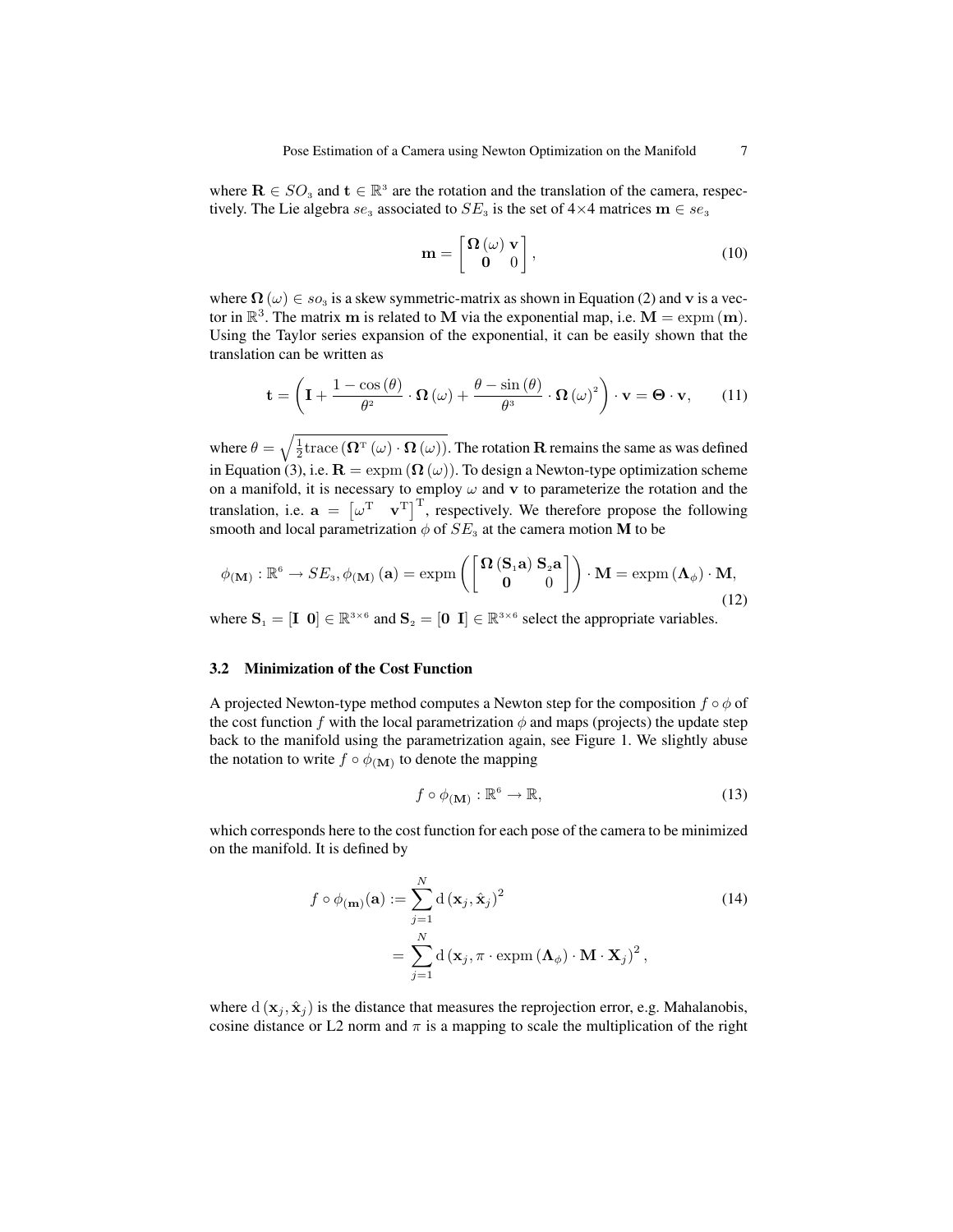term of the distance function from  $\mathbb{R}^4$  to  $\mathbb{R}^3$  to preserve the dimensions. The gradient  $\nabla (f \circ \phi_{(M)})(0) \in \mathbb{R}^6$  of the cost function can be calculated from

$$
\frac{\mathrm{d}}{\mathrm{d}\varepsilon}(f \circ \phi_{(\mathbf{M})})(\varepsilon \mathbf{a})\Big|_{\varepsilon=0} = \nabla (f \circ \phi_{(\mathbf{M})})(0)^{\mathrm{T}} \cdot \mathbf{a}.\tag{15}
$$

The explicit formula for the gradient of the local cost function of BA at zero is

$$
\nabla(f \circ \phi_{(\mathbf{M})})(0) = 2 \sum_{j=1}^{N} \left( \underbrace{[-\mathbf{\Omega}(\pi \mathbf{M} \mathbf{X}_{j}) \mathbf{I}]^{T} \cdot \frac{\partial d(\mathbf{x}_{j}, \hat{\mathbf{x}}_{j})}{\partial \hat{\mathbf{x}}_{j}} \cdot \underbrace{d(\mathbf{x}_{j}, \hat{\mathbf{x}}_{j})}_{\rightarrow \mathbf{g}_{i}} \right) (16)
$$
  
= 2\mathbf{J}\_{i}^{T} \cdot \mathbf{g}\_{i},

where  $\frac{\partial d(x_j, \hat{x}_j)}{\partial \hat{x}_j} \in \mathbb{R}^3$  is the standard Euclidean derivative of the distance function with respect to  $\hat{x}$  and  $I \in \mathbb{R}^{3 \times 3}$  is the identity matrix. Equation (16) corresponds to the gradient of the  $i<sup>th</sup>$  camera. It is possible to gather the equations of all the cameras by padding each column vector  $J_i$  into a block diagonal matrix and each  $g_i$  into a single vector. This leads us to

$$
\nabla (f \circ \phi_{(\mathbf{M}_1, \cdots, \mathbf{M}_L)})(0) = 2\mathbf{J}_{f \circ \phi_{(\mathbf{M}_1, \cdots, \mathbf{M}_L)}}^{\mathrm{T}} \cdot \mathbf{g},\tag{17}
$$

where  $\nabla (f \circ \phi_{(M_1,\dots,M_L)}) (0)$  is the total gradient and  $J_{f \circ \phi_{(M_1,\dots,M_L)}}$  is the corresponding Jacobian matrix for all the system. The Hessian matrix  $\mathbf{H}_{f \circ \phi_{(\mathbf{M})}}(0) \in \mathbb{R}^{6 \times 6}$ of the local cost function evaluated at zero can be calculated from the quadratic form

$$
\left. \frac{\mathrm{d}^2}{\mathrm{d}\varepsilon^2} (f \circ \phi(\mathbf{M})) (\varepsilon \mathbf{a}) \right|_{\varepsilon = 0} = \mathbf{a}^{\mathrm{T}} \cdot \mathbf{H}_{f \circ \phi(\mathbf{M})} (0) \cdot \mathbf{a}
$$
 (18)

via polarization. The explicit formula of the Hessian is given by

$$
\mathbf{H}_{f \circ \phi_{(\mathbf{M})}}(0) = 2\mathbf{J}_{i}^{\mathrm{T}} \cdot \mathbf{J}_{i} + 2 \sum_{j=1}^{N} \left( \mathbf{S}_{1}^{\mathrm{T}} \Omega \left( \frac{\partial d(\mathbf{x}_{j}, \hat{\mathbf{x}}_{j})}{\partial \hat{\mathbf{x}}_{j}} \right) [\Omega (\pi \mathbf{M} \mathbf{X}_{j}) \mathbf{I}] d (\mathbf{x}_{j}, \hat{\mathbf{x}}_{j}) \right)
$$
\n
$$
+ 2 \sum_{j=1}^{N} \left( [-\Omega (\pi \mathbf{M} \mathbf{X}_{j}) \mathbf{I}]^{T} \cdot \frac{\partial^{2} d(\mathbf{x}_{j}, \hat{\mathbf{x}}_{j})}{\partial \hat{\mathbf{x}}_{j}^{2}} [-\Omega (\pi \mathbf{M} \mathbf{X}_{j}) \mathbf{I}] d (\mathbf{x}_{j}, \hat{\mathbf{x}}_{j}) \right),
$$
\n(19)

where  $\frac{\partial d^2(\mathbf{x}_j, \hat{\mathbf{x}}_j)}{\partial \hat{\mathbf{x}}^2}$  $\frac{(x_j,\hat{x}_j)}{\partial \hat{x}_j^2} \in \mathbb{R}^{3 \times 3}$  is the second order derivative of the distance function with respect to  $\hat{\mathbf{x}}$ . As in Equation (17), the Hessian from each camera can be assembled into a sparse block diagonal matrix  $\mathbf{H}_{f \circ \phi_{(\mathbf{M}_1, \cdots, \mathbf{M}_L)}}(0) \in \mathbb{R}^{6L \times 6L}$ .

By considering the computed gradient and Hessian, we can observe that their form is compact. There is no lengthy computations in the evaluation of the first and second order derivatives of the distance function as in Equations (5) and (7) in the vector space. The only derivatives that need to be evaluated are the first and second order Euclidean derivatives of the cost function with respect to  $\hat{\mathbf{x}}$ , i.e.  $\frac{\partial d(\mathbf{x}_j, \hat{\mathbf{x}}_j)}{\partial \hat{\mathbf{x}}_j}$  and  $\frac{\partial d^2(\mathbf{x}_j, \hat{\mathbf{x}}_j)}{\partial \hat{\mathbf{x}}_j^2}$  $\frac{(\mathbf{x}_j, \mathbf{x}_j)}{\partial \hat{\mathbf{x}}_j^2}$ , which are simple to obtain. The reason for this is that the computation of the derivatives with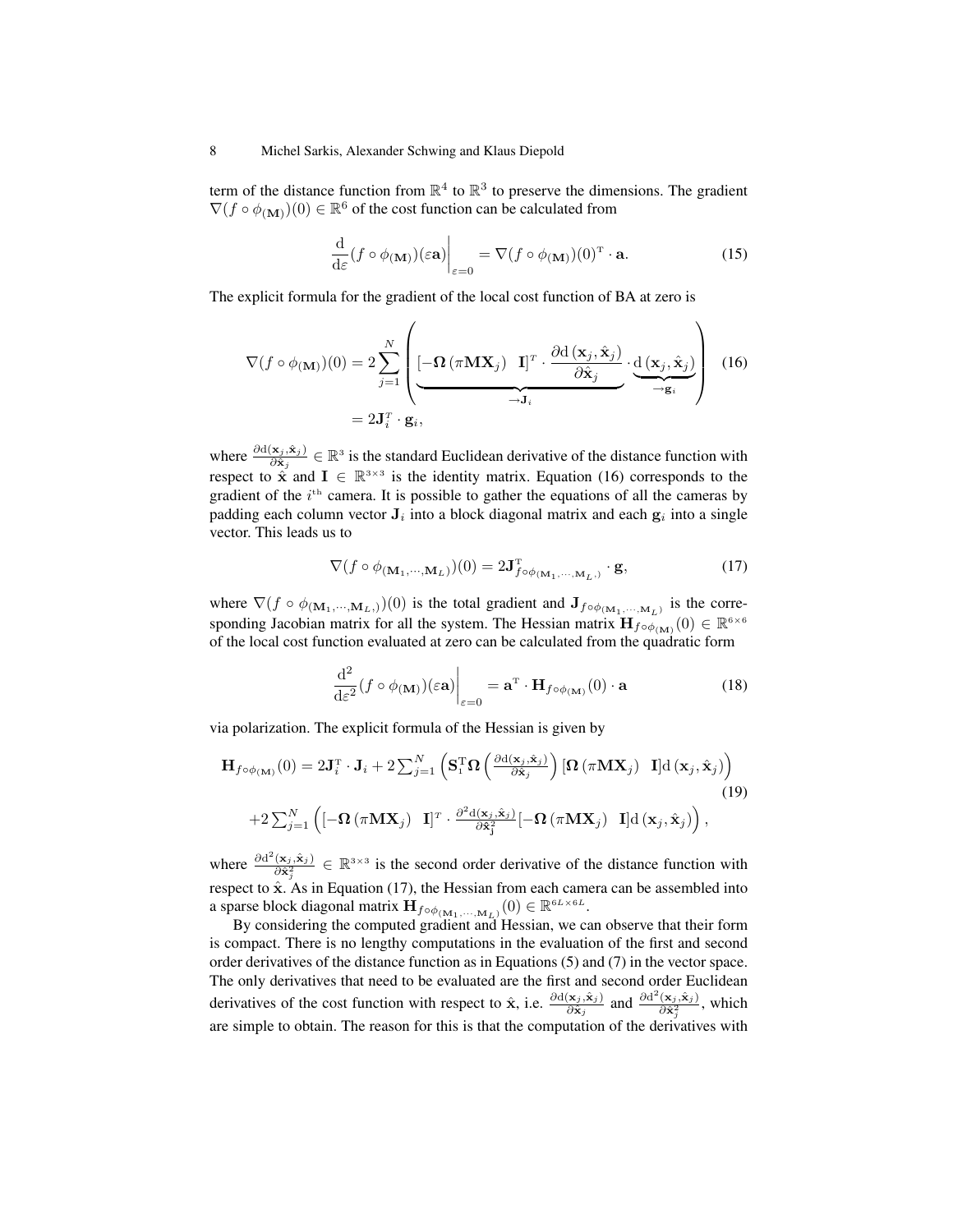respect to the motion parameters reduces to matrix multiplications which is a property of the projective Newton type optimization algorithms on Riemannian manifolds [10]. This can be illustrated in our derivations by the term  $[-\mathbf{\Omega}(\pi \mathbf{M} \mathbf{X}_j)$  I]<sup>T</sup> which represents the derivative with respect to the camera parameters. By comparing Equations (16) and (19), we can see that a lot of terms needed for the computations of the Hessian have to be also computed for the gradient, i.e.  $[-\Omega (\pi M X_j) \quad I]^T$  and  $\frac{\partial d(x_j, \hat{x}_j)}{\partial \hat{x}_j}$ .

#### 3.3 Algorithm

Given some initial estimates of the motion  $M_i$  and 3D structure, the proposed optimization algorithm will iterate the following update scheme:

**Step 1:** (Newton step) Compute the vector  $\mathbf{p} = \left[\mathbf{a}_1^{\mathrm{T}}, \ldots, \mathbf{a}_L^{\mathrm{T}}\right]^{\mathrm{T}} \in \mathbb{R}^{6L}$  by solving

$$
-\left(\mu \cdot \mathbf{I} + \mathbf{H}_{f \circ \phi_{(\mathbf{M}_1, \cdots, \mathbf{M}_L)}}(0)\right) \cdot \mathbf{p} = \nabla (f \circ \phi_{(\mathbf{M}_1, \cdots, \mathbf{M}_L)})(0). \tag{20}
$$

Step 2: Update the motion parameters of each camera

$$
\mathbf{M}_i \leftarrow \text{expm}\left(\mathbf{\Lambda}_{\phi}\right) \cdot \mathbf{M}_i \tag{21}
$$

**Step 3:** Update the reprojections  $\hat{x}_j^i$  and compute the mean reprojection error. Step 4: Repeat until convergence.

#### 3.4 Analysis of the Derived Scheme

The projective Newton-based minimization algorithm is initialized by some initial values of structure and motion. Then, it proceeds with the iterative scheme illustrated in the previous section. Each iteration, the algorithm performs an optimization step in Equation (20) on the tangent space of the manifold of the rigid motion followed by a projection step which is an analytic geodesic search described in Equation (21), see Figure 1. The proposed technique implements the Riemannian Newton algorithm on a small neighborhood of the set of local minima of the cost function. Outside of this neighborhood where the Hessian is close to singularity or indefinite, the algorithm might fail. For this reason, Equation (20) is modified using the damping factor  $\mu$  as in case of the LM technique to regularize the Hessian. This modification is necessary here to enlarge the attraction domain of the local minima and to control the speed of convergence of the algorithm. The direction of the step is determined via the Newton direction and it is zero only when the gradient is zero. Consequently, the algorithm converges to a critical point of the cost function when the gradient is zero.

#### 3.5 Complexity Analysis of the Algorithms

The general core of the proposed Newton-type algorithm in both of its versions is pretty similar to LM. The only difference resides in the way the gradients and the Hessians are evaluated. In order to emphasize on the computational complexity of these terms, we present in Table 1 a comparison of the computational costs required for the gradient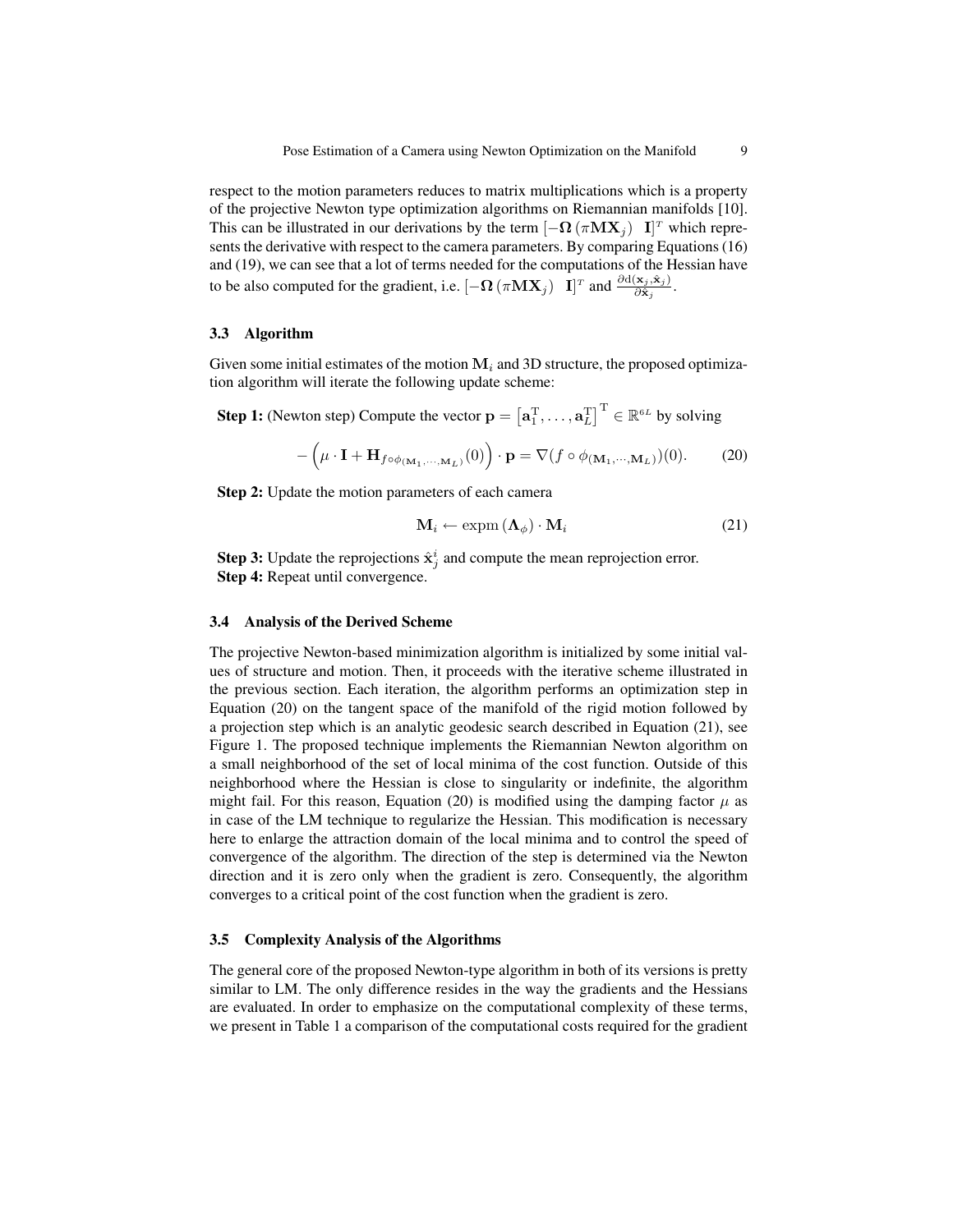and Hessian for each of the minimization algorithms in a single iteration. The factors multiplied by  $L \times N$  are the operations that have to be evaluated for each point and each view while the ones multiplied by  $L$  are only required per view, e.g. Rodrigues formula in Equation (3) to compute the rotations. Each of the shown numbers in the table designates the equivalent amount of flops needed while the operations that require more than one flop, e.g. cosine and sine, are mentioned by there names since they depend on the machine used. LM requires the least computational effort to compute these terms while the Newton algorithm in the vector space requires the most. This shows why the evaluation of the full Hessian shown in Equation (7) is usually avoided in BA. However, the amount of computations required by the projective Newton algorithm on the manifold is considerably less (60%) than that of the vector space due to the simpler derivations. Compared to LM, the complexity induced by the proposed method is slightly higher. However, its application will lead to an improvement in the accuracy of the motion estimates and will make the result more robust against the noise. This point will be emphasized in the results.

| <b>Algorithm</b> | <b>Number of Flops</b>                                                                                             |  |  |  |
|------------------|--------------------------------------------------------------------------------------------------------------------|--|--|--|
|                  | Levenberg Marquardt $L \times N(114 + 2 \cdot \sqrt{sqrt1 + 2(227 + \sqrt{27}) + \sqrt{27}})$                      |  |  |  |
| Newton Manifold  | $L \times N(241 + 2 \cdot \text{sqrt}) + L(15 + \text{expm})$                                                      |  |  |  |
|                  | Newton Vectorspace $\ L \times N(564 + 2 \cdot \text{sqrt}) + L(1024 + \text{sqrt} + \sin + \cos + \text{expm})\ $ |  |  |  |

Table 1. Number of flops needed for the computation of the gradient and the Hessian per iteration.  $N$  is the number of points,  $L$  is the number of cameras, sqrt is the scalar square root, cos is the scalar cosine, sin is the scalar sine and expm is the matrix exponential.

#### 3.6 Integrating the Structure Optimization

The method is till the moment only derived for the camera poses. We will briefly sketch now how to integrate the structure in the optimization. Let us recall that each point  $X_i$  of the structure can be parameterized using its coordinates in 3D space. The cost function shown in Equation (14) should be reformulated to designate the mapping

$$
f \circ \phi_{(\mathbf{M}_1, \cdots, \mathbf{M}_L, \mathbf{X}_1, \cdots, \mathbf{X}_N)}(\mathbf{z}) : \mathbb{R}^{6L+3N} \to \mathbb{R}
$$
\n
$$
:= \sum_{i=1}^L \sum_{j=1}^N d(\mathbf{x}_j^i, \pi \cdot \text{expm}(\Lambda_\phi^i) \cdot \mathbf{M}_i \cdot \mathbf{X}_j)^2,
$$
\n(22)

where the vector  $\mathbf{z} \in \mathbb{R}^{6L+3N}$  holds the parameters of all the camera parameters and the 3D points. The derivations of the gradient  $\nabla \left(f \circ \phi_{(\mathbf{M}_1, \cdots, \mathbf{M}_L, \mathbf{X}_1, \cdots, \mathbf{X}_N)}\right)(0) \in \mathbb{R}^{6L+3N}$ and the Hessian  $\mathbf{H}_{f \circ \phi_{(\mathbf{M}_1,\cdots,\mathbf{M}_L,\mathbf{X}_1,\cdots,\mathbf{X}_N)}(0) \in \mathbb{R}^{6L+3N\times6L+3N}$  of the cost function at zero are then computed following a similar concept to Equations (15) and (18). These are used after that to calculate the solution vector z using the following update scheme

$$
-\left(\mu \cdot \mathbf{I} + \mathbf{H}_{f \circ \phi(\mathbf{M}_1, \cdots, \mathbf{M}_L, \mathbf{X}_1, \cdots, \mathbf{X}_N)}(0)\right) \cdot \mathbf{z} = \nabla \left(f \circ \phi(\mathbf{M}_1, \cdots, \mathbf{M}_L, \mathbf{X}_1, \cdots, \mathbf{X}_N)\right)(0).
$$
\n(23)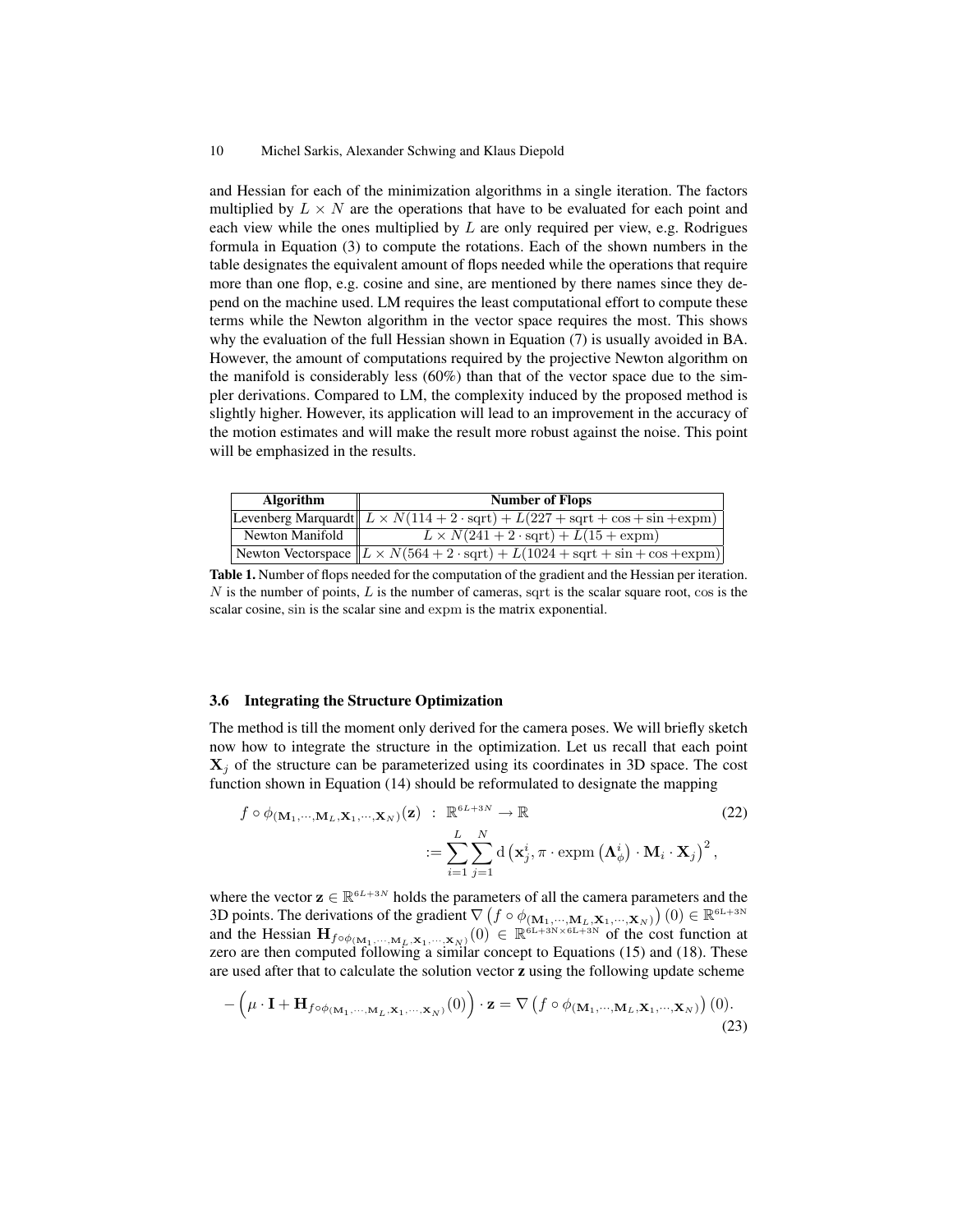The Hessian matrix of the overall system is sparse in nature due to the formulation of BA. Therefore, the zero patterns of this entity can be exploited in the inversion operation to obtain the non-linear least-squares solution of z. For more information about this topic, the interested reader may refer to  $[1, 20]$  to see how this issue is usually performed.

# 4 Experimental Results

We will describe in this section a comparison regarding the application of LM, the Newton algorithm in the vector space and the proposed method. We will be testing the techniques using one simulated data set and three real image sequences. The goal of our tests is to demonstrate the performance of the algorithms in terms of the convergence and the accuracy of the estimated motion. We will therefore not perform any structure optimization in order to assess the robustness of each of the optimization schemes. For every algorithm, it is assumed that the cameras are intrinsically calibrated and that the 3D structure is already computed along with the corresponding image projections. It is important to point out that the three methods are implemented in Matlab and they possess the same structure. The only dissimilarity among them resides in the way the gradients and the Hessians are evaluated which was thoroughly discussed in the previous sections and illustrated in Table 1. Consequently, the divergence in the execution is only dependent on this difference.

Figure 2 shows the output of the algorithms when applied to the simulated data set. The set was generated by creating 100 random 3D points and projecting them on four random  $256 \times 256$  images in the noise free case. The feature points and the ground truth 3D structure present the inputs to the Newton algorithms while the initial estimate for the motion was randomly chosen. The error in the rotation is measured by transforming the rotation matrix to the Euler angles, i.e. roll, pitch and yaw, and then calculating the absolute difference between the estimated and the ground truth values. For the translation, the error is computed by evaluating the distance between the estimated vectors and the corresponding true values. The results illustrated in the plots show the average over 1000 trials. They demonstrate that taking the total Hessian formula and not just the approximation leads to more accuracy in the estimated motion.

The first real image sequence that we will test the algorithms on is the Hall stereo sequence which was acquired by ourselves. Example images from the sequence are illustrated in Figure 3. The sequence consists of nine stereo images of size  $640 \times 480$ . The intrinsic and extrinsic parameters of the stereo rig were computed using the camera calibration toolbox for Matlab [21]. The motion of the rig consists of both rotational and translational movements. The ground truth values of these movements are known. Using some features tracked over all the sequence, we computed nine partial 3D structures using each stereo pair by triangulating the points with the computed camera matrices of the stereo rig. In order to improve the accuracy of the estimate of the scene, we determined the epipolar geometry between each pair using the robust version of the five-point algorithm of [22] proposed in [23], and used the epipolar constraint to eliminate the outliers and to increase the number of feature points by guiding the correspondences. We then applied the absolute orientation technique of [24] to compute a linear estimate of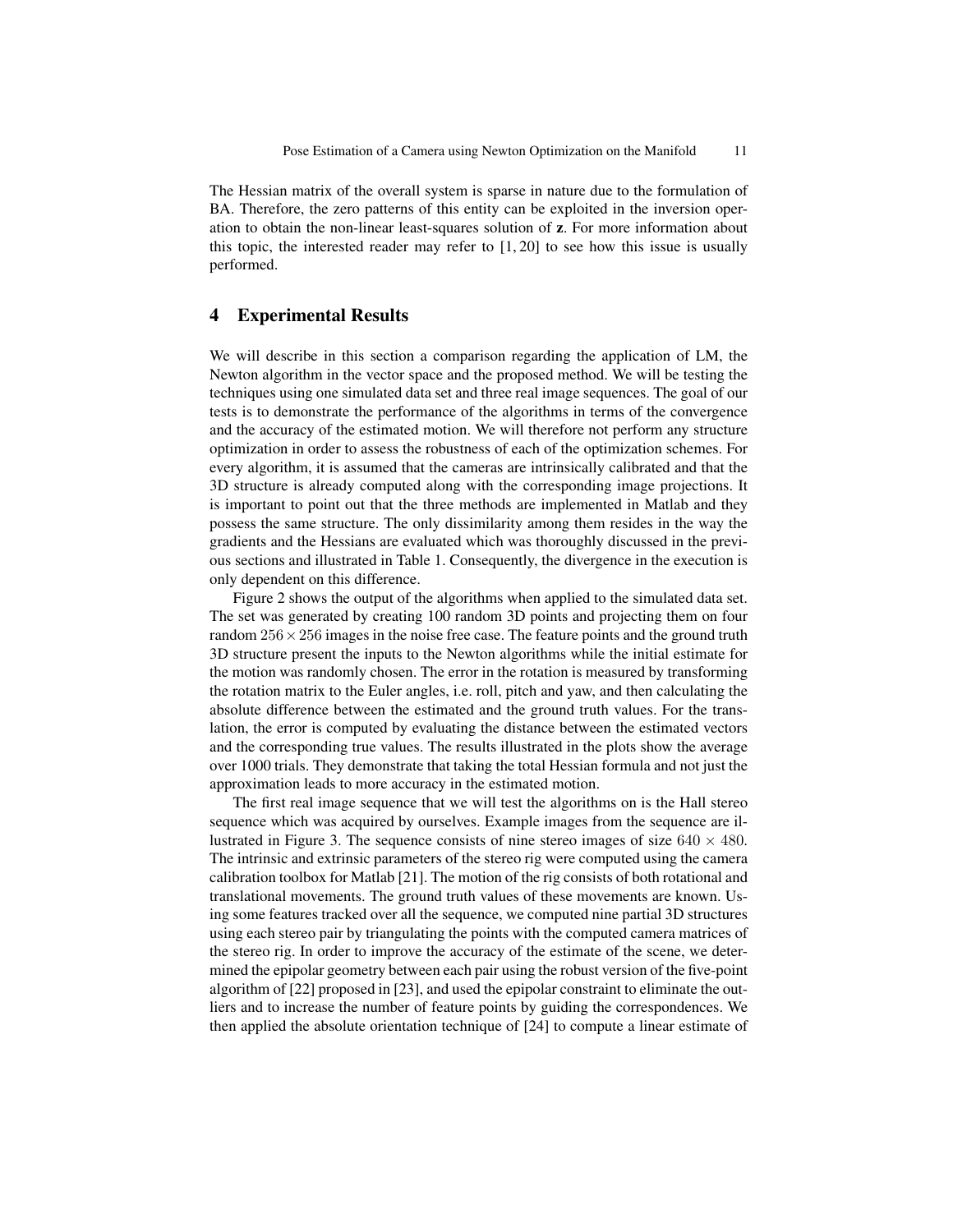

Fig. 2. Result of the algorithms on the simulated data sets. From a to d in the respective order: Error in the roll, pitch, yaw and translation estimates respectively versus the number of iterations to converge in the noise free set. e: Mean reprojection error versus the number of iterations averaged over all images. The result is for 100 points, 4 images of size  $256 \times 256$  and random initial estimates of the motion for each camera averaged over 1000 trials.

the motion by calculating a homography between the sequential partial structures and hence resulting in eight initial estimates for the motion. We used these estimates to obtain an initial alignment of the nine partial structures into a single one. The structure was then inputted along with the initial estimates of the motion to refine its alignment with the minimization schemes. The result of this experiment is depicted in Figure 4. We show here the average error in the estimated motion for each frame as was done in the simulated data sets but using the ground truth values of the motion along with the average mean reprojection error versus the number of iterations. As a reference, we also provided the output of the linear algorithm of Ref [24]. The first thing we can notice is that the proposed Newton algorithm in its both versions is able to reduce the mean reprojection error to the order of  $10^{-5}$  while LM is not able to effectively minimize the error of the linear method. We can also realize that the average error in the motion variables is almost constant among all the frames of the sequence and is much lower than the output of LM. This result motivates for the employment of the manifold based Newton algorithm in BA since the error does not propagate as in LM.

The last two data sets we will use are the Corridor and the Dinosaur sequences where each one consists of 11 and 36 frames, respectively<sup>1</sup>. As a preprocessing step, we first matched and tracked some feature points over each image sequence. We estimated the intrinsic parameters of the images by applying the technique of [25]. Using the algorithm of [23], we computed the essential matrices between the sequential im-

<sup>&</sup>lt;sup>1</sup> The two sequences can be downloaded from the website of the VGG group at the University of Oxford: www.robots.ox.ac.uk/˜vgg/data/data-mview.html.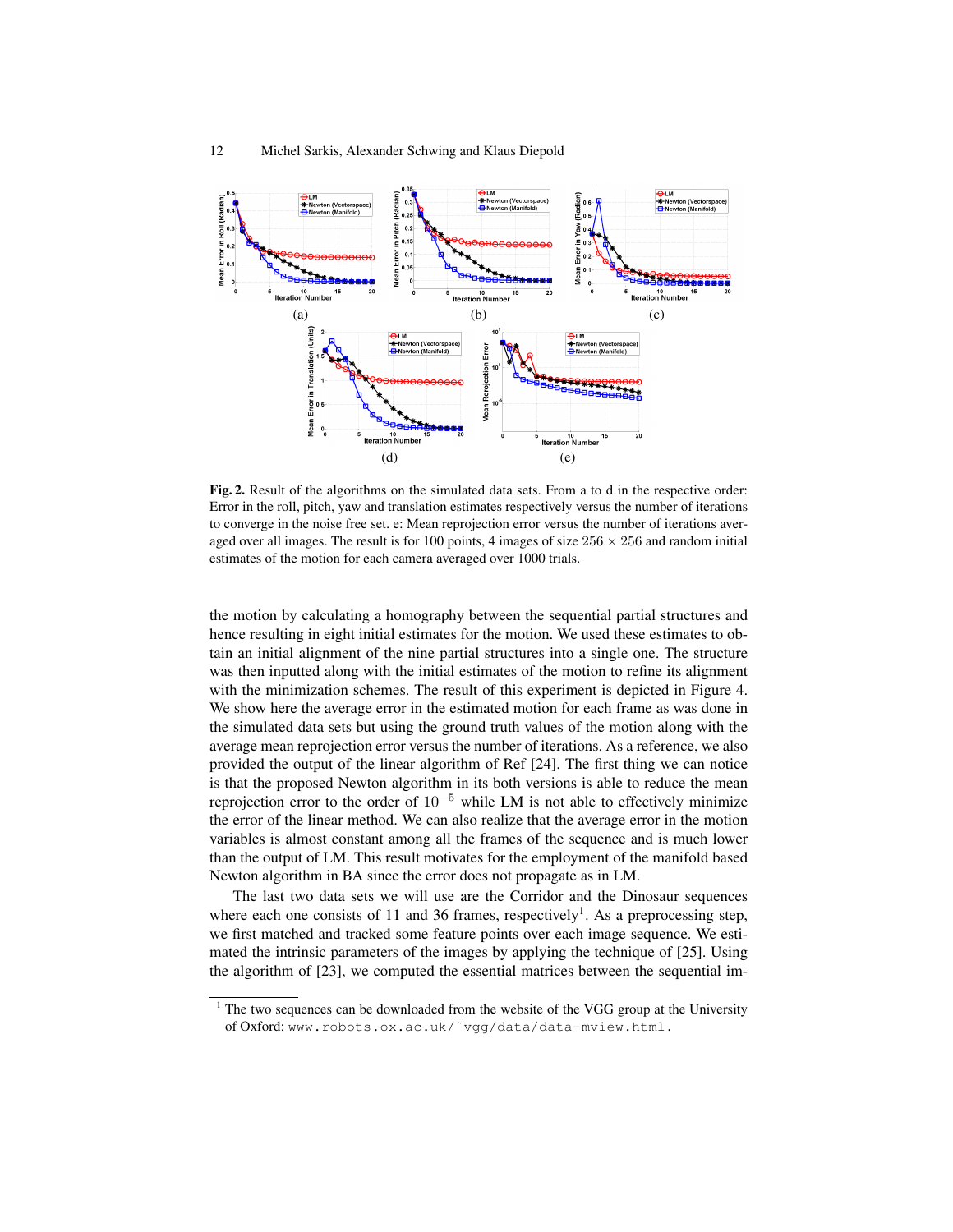

Fig. 3. Example images from the Hall stereo sequence.



Fig. 4. Result of the minimization algorithms on the Hall stereo sequence using close linear initial estimate of the motion. From a to d: Error in the estimates of the roll, pitch, yaw and translation respectively. e: Mean reprojection error versus the number of iterations averaged over all the sequence.

ages, rejected the feature matches that do not satisfy the epipolar constraint and then computed more correspondences by guiding the matches. The initial estimates of the motion are computed by factorizing the essential matrices, triangulating some of the match points and checking which of the possible camera matrices satisfy the chieralities [1]. The 3D structure was then obtained by triangulating the points with the initial camera matrices. Using the three minimization schemes, we refined the motion estimates and the results are shown in Figure 5. In both sequences, the proposed Newton method and the one in the vector space result in a much more accurate estimate of the motion. By just optimizing the motion, the techniques were able to recover the shapes of the motion. The obtained poses of the camera in the Corridor sequence look pretty similar to the ones shown in [26] while those of the Dinosaur sequence, which is actually a turn-table sequence see [27], have a closed circular shape. The ground truth set of the latter was taken in steps of  $10^\circ$  rotation with a standard deviation of 0.05.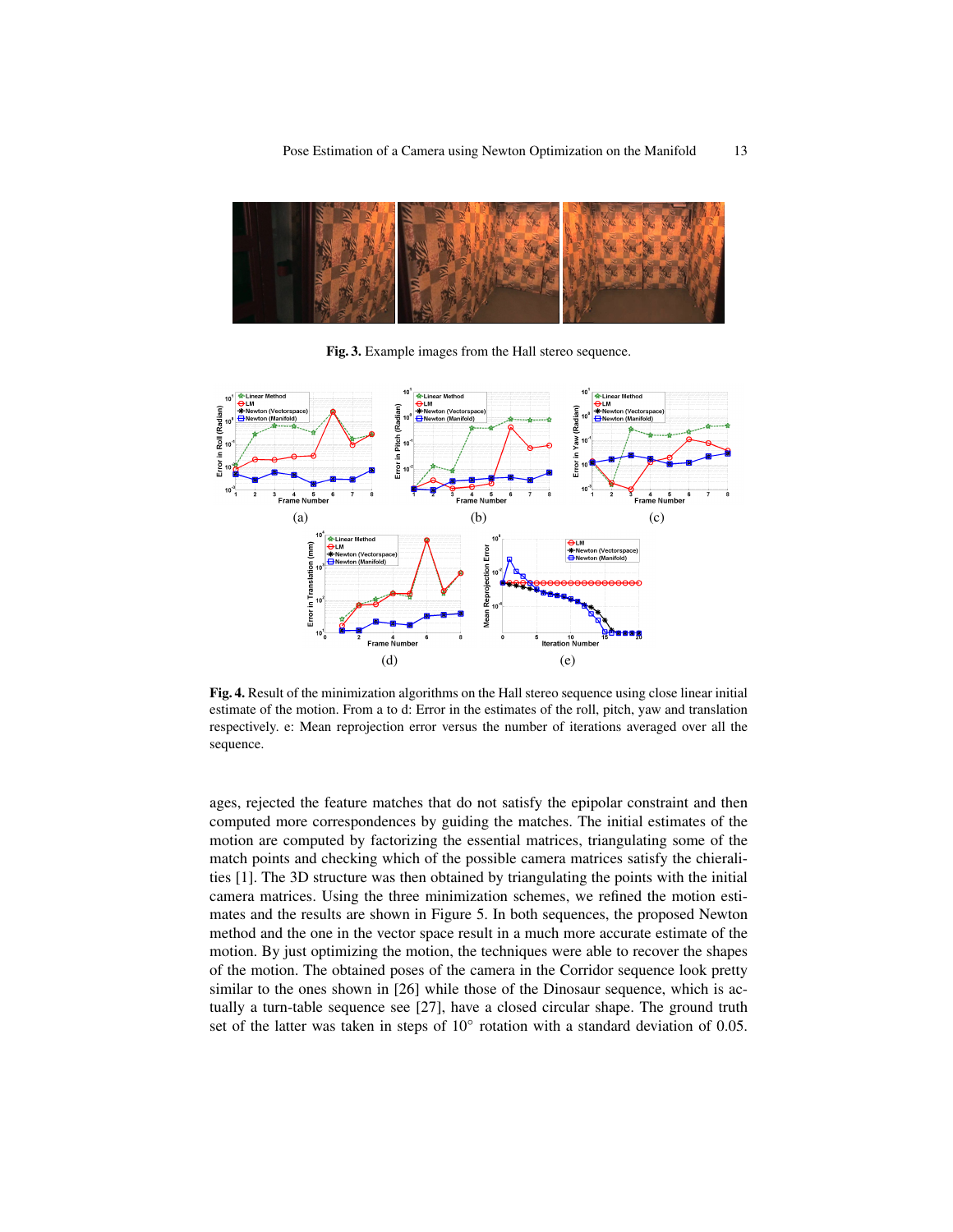| 14 | Michel Sarkis, Alexander Schwing and Klaus Diepold |  |  |  |  |
|----|----------------------------------------------------|--|--|--|--|
|----|----------------------------------------------------|--|--|--|--|

| <b>Algorithm</b>   | Mean | Std   | <b>Number of Outliers</b> |
|--------------------|------|-------|---------------------------|
| Ground Truth       | 10   | 0.05  |                           |
| LM                 | 1.11 | 58.3  |                           |
| Newton Vectorspace | 10   | 0.360 |                           |
| Newton Manifold    |      | 0.389 |                           |

Table 2. Results of the minimization schemes on the Dinosaur sequence along with the ground truth values of the motion. The mean and standard deviation of the overall camera poses are in degrees. The outliers are the camera positions that are not lying on the circle.

The values obtained with each of the algorithms are depicted in Table 2 along with the number of outliers which reflect the positions that are not lying on the circle. This table also confirms that the estimated camera motion of the proposed scheme is pretty accurate. The LM has failed in these sets since the obtained initial estimates are not as close as it is usually ensured in such problems. In addition, the proposed projective Newton scheme was able to accurately capture the motion while requiring around 60% less computational requirements than the Newton algorithm in the vector space.

# 5 Conclusion

We presented in this paper an Newton-type minimization scheme which refines the motion of the camera by optimizing on a Riemannian manifold. We modified the cost function of BA to accommodate for the new parametrization scheme and then derived the full formulas of the gradients and the Hessians to be used in the optimization. Compared to a similar Newton-based technique in the vector space, the proposed algorithm has a simpler evaluation of the gradient and the Hessian since the derivations on a Riemannian manifold are more compact. Compared to LM, the method has a comparable complexity in terms of the evaluation of the gradient and Hessian. In addition, its application leads to more accurate results and it is more robust against the noise. For these reasons, the proposed Newton algorithm on the manifold seems to be a more promising implementation for the non-linear minimization problems arising in BA.

As a future work, we are exploring the possibilities to parameterize the 3D structure by analyzing the underlying manifold it describes. Our aim is to uncover the hidden dimensions of the structure by exploiting the manifold properties in order to optimize it with BA using fewer parameters.

# References

- 1. Hartley, R., Zisserman, A.: Multiple view geometry in computer vision. Cambridge University Press (2004)
- 2. Pollefeys, M., Gool, L.V., Vergauwen, M., Verbiest, F., Cornelis, K., Tops, J., Koch, R.: Visual modeling with a hand-held camera. Int. J. Computer Vision 59 (2004) 207–232
- 3. Bartoli, A., Sturm, P.: Structure-from-motion using lines: Representation, triangulation, and bundle adjustment. Computer Vision and Image Understanding 100 (2005) 516–441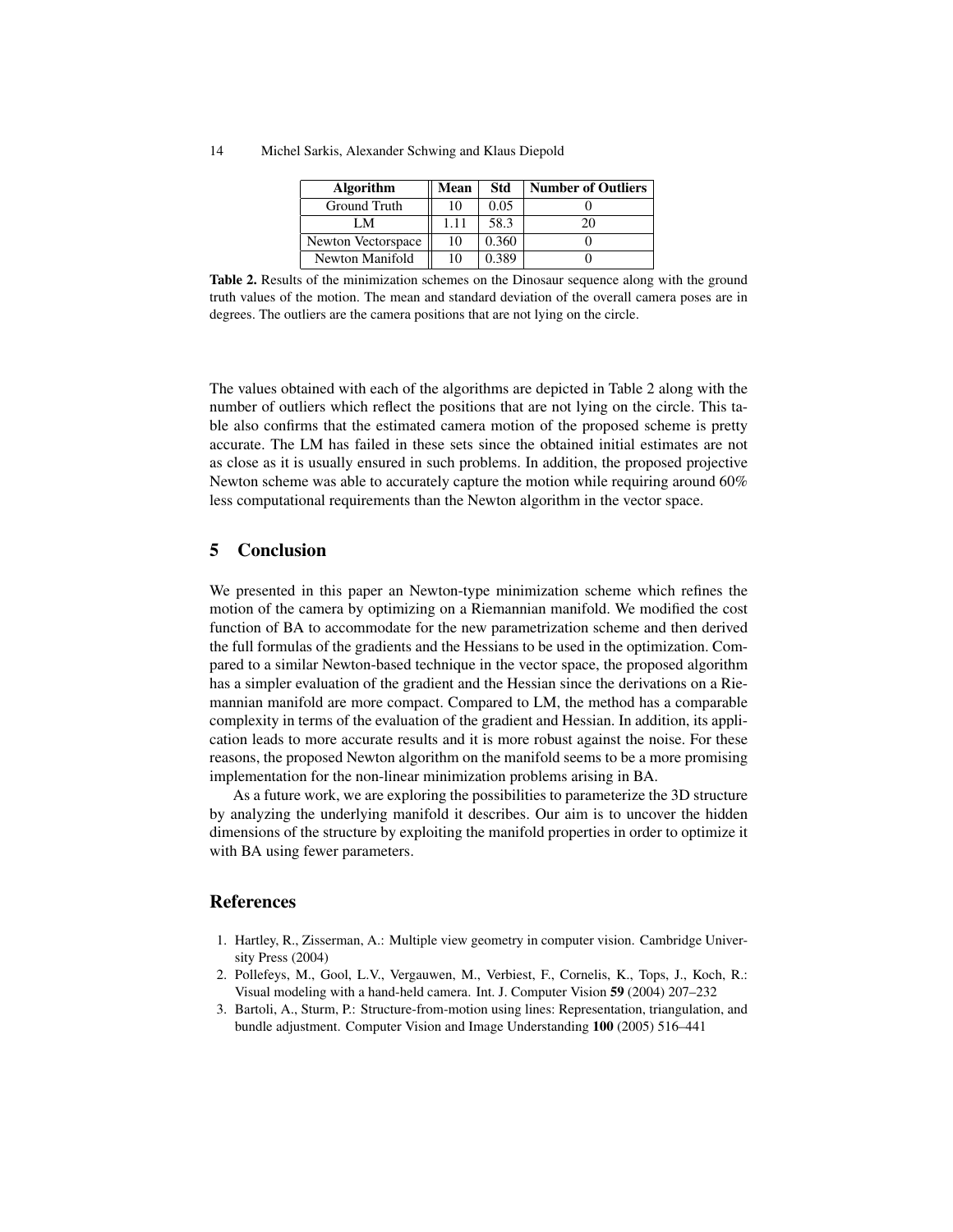

Fig. 5. Result of applying the algorithms to the Corridor and the Dinosaur sequences. a and d: Extracted camera poses of the Corridor and Dinosaur sequences respectively using Levenberg-Marquardt. b and e: same as a and d but using Newton Vectorspace. c and f: same as a and d but using the proposed manifold scheme. g and h: Mean reprojection error versus the number of iterations averaged over all the sequence of the Corridor and Dinosaur sequences respectively.

- 4. Stewénius, H., Engels, C., Nistér, D.: Recent developments on direct relative orientation. ISPRS J. Photogrammetry and Remote Sensing 60 (2006) 284–294
- 5. Ni, K., Steedly, D., Dellaert, F.: Out-of-core bundle adjustment for large-scale 3D reconstruction. In: Int. Conf. Computer Vision. (2007) 1–8
- 6. Triggs, B., McLauchlan, P., Hartley, R., Fitzgibbon, A.: Bundle adjustment a modern synthesis. In: Proc. Int. Workshop on Vision Algorithms. (2000) 298–375
- 7. Levenberg, K.: A method for the solution of certain non-linear problems in least-squares. Quarterly of Applied Mathematics 2 (1944) 164–168
- 8. Marquardt, D.: An algorithm for the least-squares estimation for non-linear parameters. SIAM J. Applied Mathematics 11 (1963) 431–441
- 9. Dennis, J.E., Gay, D.M., Walsh, R.E.: An adaptive nonlinear least-squares algorithm. ACM Transactions on Mathematical Software 7 (1981)
- 10. Udriste, C.: Convex functions and optimization methods on Riemannian manifolds. Kluwer Academic Publishers (1994)
- 11. Kumar, R., Hanson, A.R.: Robust methods for estimating pose and a sensitivity analysis. Computer Vision, Graphics, and Image Processing: Image Understanding 60 (1994) 313– 342